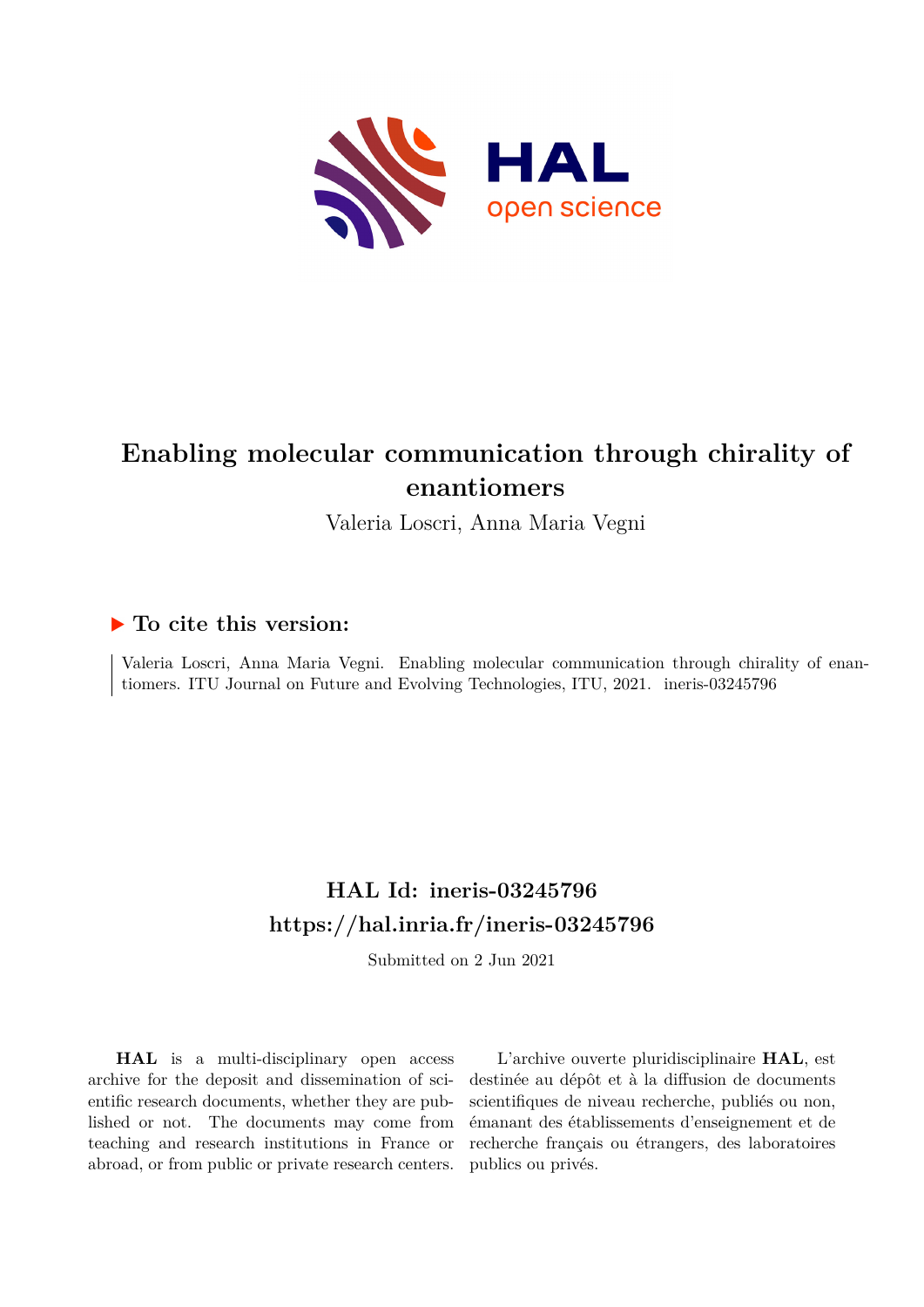#### **ENABLING MOLECULAR COMMUNICATION THROUGH CHIRALITY OF ENANTIOMERS**

Valeria Loscrí<sup>1</sup> and Anna Maria Vegni<sup>2</sup> <sup>1</sup> Inria Lille - Nord Europe, <sup>2</sup> Roma Tre University, Rome, Italy

*Abstract* – *With the advancements of nanotechnology, there has been fervid research activity on new communication paradigms suitable for new challenging contexts, such as biological systems. Among different approaches, the most considered has been the artificial Molecular Communication, where entities such as synthetic molecules, enzymes, hormones, bacteria etc. are functionalized in order to implement information exchange with the surrounding system and with other entities. In this context, it is interesting to analyze specific features that could be exploited for effective communication paradigms. In this paper, we focus on chiral molecules (a.k.a. enantiomers) as novel enablers for molecular communication paradigm. Chirality is an interesting and appealing feature existing in nature and that can be replicated with strong emphasis in new types of materials, such as metasurfaces and metamaterials. A deep knowledge of chirality features and how chiral molecules interact to each other or with achiral molecules gives insights into designing a new molecular communication technique suitable for biological environments. In this contribution, we will highlight the main applications of chiral molecules and we will present chiral features as the viable way for realizing a nanocommunication system.*

**Keywords** – Chiral molecules, enantiomers, optical activity, chirality transfer, molecular communications

### <sup>1</sup> **1. INTRODUCTION**

 Molecular Communication (MC) paradigm consists of us- ing molecules to encode, transmit and receive informa- tion. It has recently received a lot of attention by the research community since it is considered as the vi- able alternative of electro-magnetic (EM) communica- $\tau$  tions, thanks to the specific features of biocompatibility. 8 MC is mostly inspired by existing communication mecha- nisms occurring between biological entities and is devel- oped by considering small molecules, peptides, lipids, as 11 well bacteria, viruses, pheromones and so on [2].

 MC paradigm is based on the transmission and recep- tion of information encoded into molecules (*i.e.*, messen- $_{14}$  ger molecules) [1, 23]. These entities freely propagate in <sup>15</sup> the medium by connecting a transmitter with a receiver nanomachine. Typical molecular communication systems 17 are based on the free diffusion process of molecules, such as calcium signaling, microtubules, pheromone signal- ing, and bacterium-based communications [20]. Differ- ent biological entities allow reaching different communi- cation ranges and performance. For instance, the use of pheromones (*i.e.*, molecules of chemical compounds re- leased by plants, insects, and other animals) triggers spe- cific behaviors among the receptor members and reaches long-range communications *i.e.*, approximately one meter. On the other side, both flagellated bacteria and catalytic nanomotors are able to carry DNA messages and allow short-range communications. The use of DNA as infor- mation messages allows achieving information rate rela-tively high (*i.e.*, up to several kilobits per second). In con31 trast, the propagation of information by means of guided

- <sup>32</sup> bacteria or catalytic nanomotors is relatively very slow
- <sup>33</sup> (*i.e.*, a few millimeters per hour).

<sup>34</sup> A special type of molecules that is expected being very promising in the field of molecular communications are the *chiral molecules*. Chiral molecules show the chiral- ity effect *i.e.*, a physical phenomenon that pervades the universe. The term chirality was introduced in 1884 and refers to objects that are not equivalent to their mirror images, and the two images are not superposed to each 41 other. A typical example of such a geometrically chiral ob- ject is the human hand, so that the left and the right hands <sup>43</sup> are mirror images of each other, but it is impossible to su-perpose them.

 Chiral molecules, a.k.a. *enantiomers*, can show their dif- ferent handedness in many ways, including the way they 47 affect human beings. As an instance, one enantiomeric form of a compound called limonene is primarily respon-49 sible for the odor of oranges, while the other enantiomer, for the odor of lemons. Molecules of the amino-acids <sup>51</sup> of which our proteins are built have the property of be- ing non-superposable on their mirror image. In contrast, objects (and molecules) that are superposable on their <sup>54</sup> images are achiral. The chirality of molecules can be demonstrated with relatively simple compounds. For in- stance, consider 2-butanol molecule *i.e.*, an organic com- $_{57}$  -pound with formula CH $_{3}$ CH(OH)CH $_{2}$ CH $_{3}.$  The structure of 2-butanol is chiral, that means that there are actually two different 2-butanols and they are enantiomers. An-other example is the amino-acid alanine, which is in the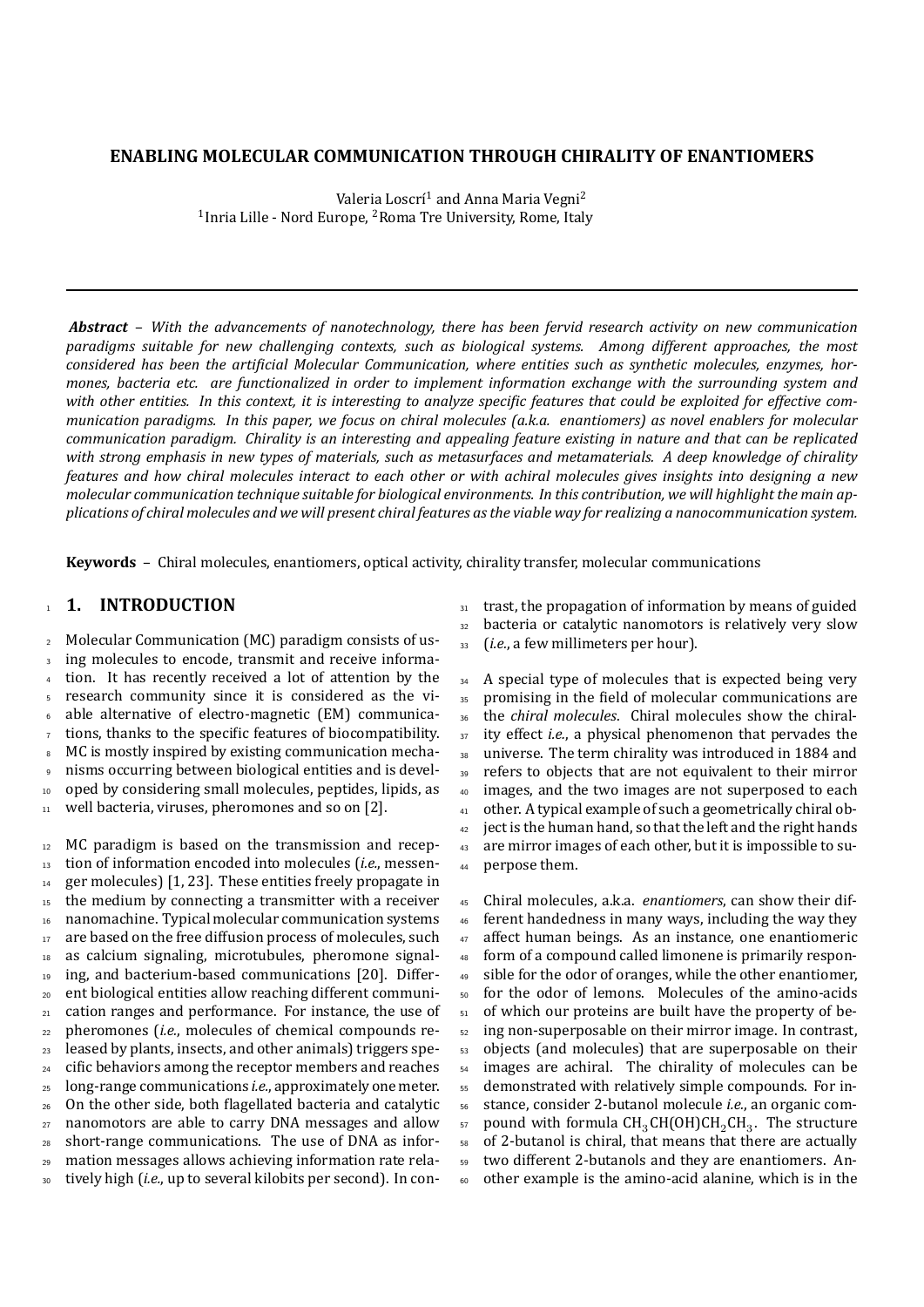form of left-handed and right-handed enantiomers *i.e.*, (S)-alanine and (R)-alanine, respectively. Fig. 1 depicts <sup>63</sup> the two enantiomers, whose mirror images are not equiv- alent and non-superposable on each other. Another ex- ample of enantiomers are the molecules of natural sugars, almost all classified as being right handed, including the sugar that occurs in DNA. Also DNA is a chiral structure, <sup>68</sup> since its two helixes are not superposable to each other, 69 as well depicted in Fig. 1 (b).

 $70$  In this paper we address how to exploit chiral molecules  $71$  as messenger molecules for molecular communications. <sup>72</sup> The use of similar molecules *i.e.*, isomers, as enablers <sup>73</sup> of molecular communications has already been inves-<sup>74</sup> tigated in [15], where Kim and Chae proposed three <sup>75</sup> novel modulation techniques, *i.e.*, concentration-based, <sup>76</sup> molecular-type-based, and molecular-ratio-based. How- $77$  ever, in [15] it did not emerge the main features of such  $78$  special molecules and how it is possible to exploit them <sup>79</sup> for molecular communications by means of their inner 80 features. As an instance, one of the main features of chiral 81 molecules is their behavior towards plane-polarized light. 82 When a beam of plane-polarized light passes through an 83 enantiomer, the plane of polarization rotates. Also, sepa-84 rate enantiomers rotate the plane of plane-polarized light 85 equal amounts but in opposite directions. Then, separate 86 enantiomers are optically active compounds.

87 In this paper, we focus on the features of chiral molecules such as (*i*) the rotation of the polarization plane of the impinging EM wave and (*ii*) the chirality transfer effect, in order to model a chiral channel comprised of enan- tiomers that forward data information via a multi-hop 92 protocol. Specifically, in our vision, data information is 93 represented by exploiting the chirality phenomenon with 94 a chiral molecule emitting a rotated EM wave when a light input impinges on an initial transmitter node after a steady-state is achieved. Dissemination of data infor- mation inside a chiral medium occurs through the *chiral- ity transfer* mechanism that considers the non-covalent bonds between a chiral and an achiral molecule. Chiral- ity is exploited to encode the information in the chiral 101 molecules, and it is decoded at the receiver as a 1 bit when an EM wave (*i.e.*, an optical signal) is applied. When no EM 103 wave is applied, the information is decoded as a bit 0.

 This paper is organized as follows. Section 2 intro- duces the concept of chirality effect and describes the main enantiomers that can be found in nature, specif-107 ically in the biological context. The features of chiral molecules are then presented in Subsection 2.1. In Sec- tion 3 we characterize the chiral transfer effect from a chiral molecule to an achiral molecule. In Section 4, we define a chiral medium as a channel for molecular com- munications. Data information is encoded in the chiral 113 molecules that transport the chirality effect, which can be 114 forwarded hop-by-hop in the overall system. Finally, con-115 clusions are drawn at the end of this paper.



**Fig. 1** – Examples of chiral molecules in case of (a) alanine amino-acid, and (b) DNA chains. Enantiomers are non-superposable mirror images to each other.

#### <sup>116</sup> **2. CHIRAL MOLECULES**

117 A chiral molecule shows the chirality effect that makes the molecule not equivalent to its mirror image. The chiral molecule and its mirror image are enantiomers, and the relationship between the chiral molecule and its mirror image is defined as enantiomeric. The word chiral comes from the Greek, and means "hand". Indeed, a classic exam- ple of chiral objects are the hands, since the mirror image of the left hand is exactly the right hand. However, the left 125 hand is not superposable on the right hand.

126 From the etymology of chiral, chiral objects are said to <sup>127</sup> possess "handedness". Although both mirror image forms 128 are theoretically possible, such as those for the amino-129 acid alanine, they have evolved in a way that amino-acids <sup>130</sup> are mainly of the mirror image said to be "left-handed"  $_{131}$  (see Fig. 1 (a)). The reason that most amino-acids are of 132 the left-handed form is not known, however.

133 Chirality is an important phenomenon in the universe. 134 Several plants show chirality, by winding around support-135 ing structures. Human body is structurally chiral and it is 136 not clear why, but most people are right-handed screw. 137 Usually, only one form of chiral occurs in a given species. 138 Just as an example, the molecules of white sugars are right <sup>139</sup> handed. Enantiomers of a chiral molecule have identi-<sup>140</sup> cal physico-chemical properties, and also the same elec-<sup>141</sup> trochemical behavior. The enantioselective electrochem-142 istry represents the ability of discriminating enantiomers <sup>143</sup> of chiral molecules (*i.e.*, electroanalysis), or to selectively <sup>144</sup> activate or achieve a given enantiomer of a chiral molecule <sup>145</sup> (*i.e.*, electrosynthesis) and is an issue particularly impor-<sup>146</sup> tant in the biological and pharmaceutical fields [3].

#### $147$  2.1 Features of Chiral Molecules

148 The specific rotation is a property of a chiral molecule. It 149 is defined as the change in orientation of monochromatic <sup>150</sup> plane-polarized light, per unit distance-concentration <sup>151</sup> product, as the light passes through a sample of a com-<sup>152</sup> pound in solution. Fig. 2 describes the property of ro-<sup>153</sup> tation of the polarization plane of an EM field that im-<sup>154</sup> pinges on a chiral channel. At the output of the channel, 155 the polarization plane has been rotated. Specifically, chi-156 ral molecules can rotate the plane of polarization of an EM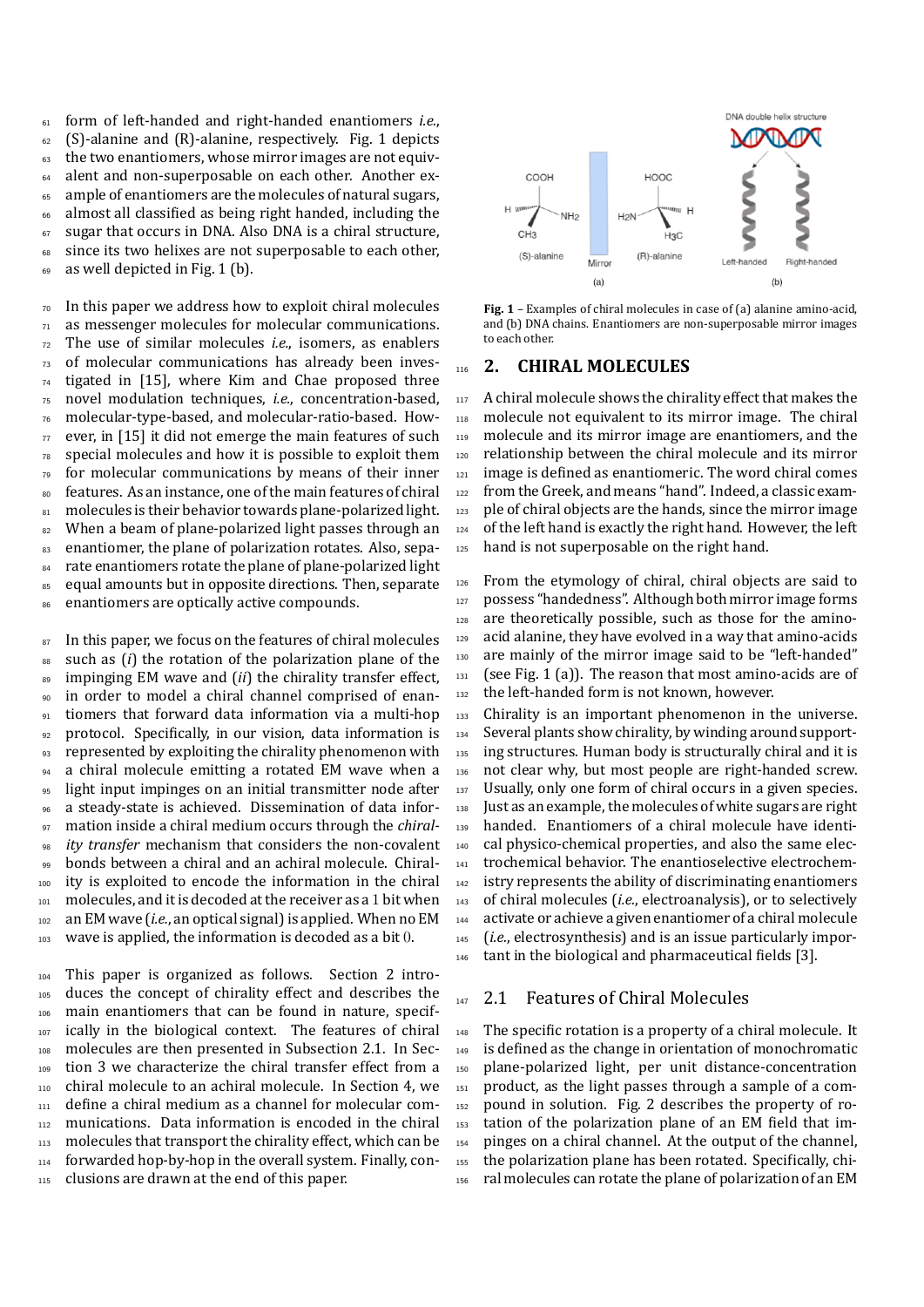

**Fig. 2** – Property of rotation of the polarization plane of an EM pulse impinging a chiral channel.

 field both clockwise and counterclockwise. If the rotation is clockwise, chiral molecules are said to be *dextrorotary*, and correspond to positive rotation values, while chiral molecules rotating the plane of polarization counterclock- wise are said to be *levorotary*, and correspond with nega-162 tive values of the specific rotation.

 Another important feature of chiral molecules is the *chi- rality transfer* that occurs when a chiral molecule encoun- ters an achiral molecule. In such a scenario, the chirality effect is extended over the whole molecular system *i.e.*, it 167 propagates from a chiral to an achiral molecule, which be- comes chiral. The induction of the chirality in the achiral components is of utmost importance. In order to induce 170 the chirality of the achiral components, the interaction 171 between the chiral molecules and the achiral molecules 172 plays a very important role.

173 The induced chirality generally refers to those chiral 174 supramolecular systems where chirality is induced in an 175 achiral guest molecule as a result of asymmetric infor- mation transfer from a chiral host *e.g.*, a chiral molecule 177 or a chiral nanostructure. In order to produce the in-178 duced chirality, it is necessary for the achiral molecule to 179 have a strong interaction with the chiral host through a non-covalent bond. A typical example of induced chiral- ity is the encapsulation of a chromophore into the cav-182 ity of cyclodextrin [6]. Finally, a very important aspect related to chirality is the *chiral communication* that is a common phenomenon occurring in many biological pro- cesses [10], strictly tied with the chirality transfer prop-erty.

 In this paper, we will exploit the chirality tranfer effect by the means of diffusion of chiral molecules entering in con-tact with achiral molecules in a biological solution.

### **3. CHIRALITY TRANSFER EFFECT**

 As already introduced in Subsection 2.1, the chirality 192 transfer effect is observed between organic and inorganic molecular structures. The modeling of macroscopic chi- rality emerged from the chiral molecular elements is a challenge for theory, computations, and experiments. Nu- merous experimental results demonstrated the transfer of chirality among different length scales ranging from di- mensions of the elementary particles to the macro-scale (*i.e.*, the length of the axon). In particular, it was shown that the chirality at the molecular scale (*i.e.*, amino-acids, proteins, and polysaccharides) could be transferred to the macroscopic and macrolevel (*i.e.*, neurofilaments and inorganic crystals).

 In general, chirality transfer occurs through chemical bonds, but recently it has been observed that chiral biomolecules may impart some of their optical proper- ties to a spatially separated achiral dye [17]. Knof and von Zelewsky [16] have characterized the chiral transfer as through the use of organic ligands chiral information can be transferred.

 In the context of chirality transfer it is important to high- light chiroptical properties. Among the most important properties are the chiral luminescent lanthanide com- plexes used as probes for the characterization of chiral environments [22, 4, 25] or as chiral luminescent com- plexes [21, 8, 9, 5]. Lanthanides are ideal candidates 217 as luminescent probes, based on specific features such as their long lifetimes and large Stokes shifts. CP lumi- nescence has great potential to investigate the configu- rational as well as conformational changes in biological systems in solution, since it combines the general sensi- tivity of luminescence measurements and the high speci- ficity of the signal for the chiral environment. Further- more, using very simple chiral ligands and lanthanide ions, chiral nanoballs were obtained where the array of lanthanide ions are arranged as in the ferritin biological molecule [13, 14]. With very simple chiral ligands used as synthons (*i.e.*, a synthon is a component of a molecule to be synthesized, playing an active role in synthesis) in coordination chemistry, it is possible to obtain sophisti- cated chiral assemblies which mimic biological systems. These considerations are encouraging in the development of "artificial" molecular communication systems.

 Chirality is also important in molecular switches [12, 19]. 235 A switch is a molecule that can reversibly interconvert be- tween two stable states upon an external stimulus. In [11] Dai *et al.* described a chiroptical switch based on pho- tochromes that exhibit two different states with signifi- cantly different optical rotations. Finally, chiral transfer phenomena can be used for sensing chirality of a wide range of chiral molecules, as well as for developing novel chiroptical devices and chiral materials.

 The wider application of chiral sensing continues to be 244 hampered by the involved chiral signals being inherently weak. To avoid this issue, plasmonic and dielectric nanos- tructures have recently been shown to offer a viable route for enhancing weak circular dichroism (CD) effects. Re- cently, in [18] Mohammadi *et al.* presented an analytical 249 study of the problem of substrate CD spectroscopy for an arbitrary nanophotonic substrate (either, chiral or achi- ral, plasmonic or dielectric) and clarify the interplay be- tween key affecting parameters, such as the thickness and chirality of the substrate, as well as the near-field optical chirality enhancement.

 From the telecommunication point of view, the chirality transfer can be exploited by the means of a diffusion pro-cess of the chiral molecules.

 When the "chirality effect" is transferred to an achiral molecule and an optical signal is applied, it will be able to show an optical activity, and becomes a chiral molecule.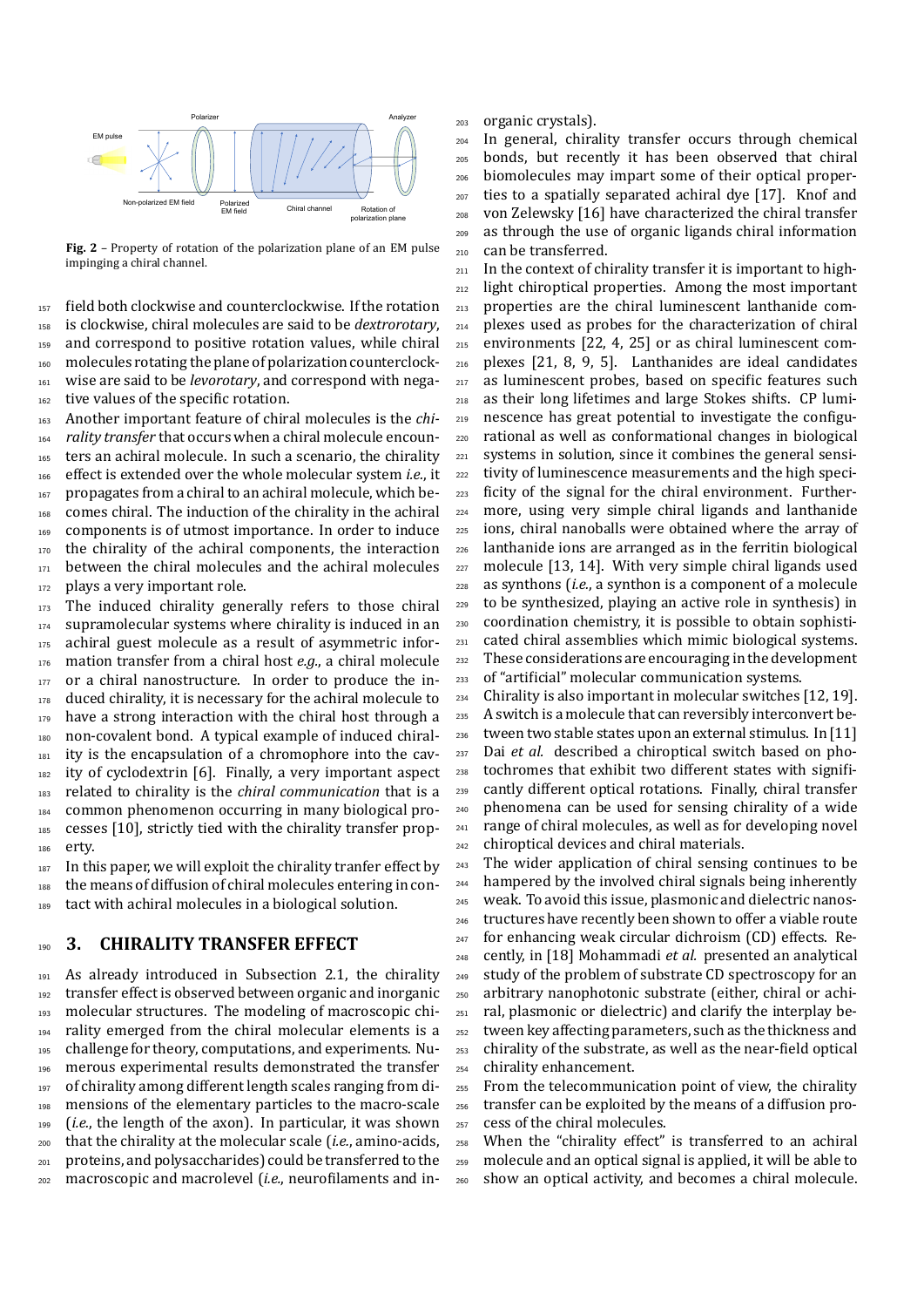

**Fig. 3** – Chirality transfer property of chiral molecules (*black circles*) towards achiral molecules (*light blue molecules*).

<sup>261</sup> As a result, the chirality transfer works as a point-to-<sup>262</sup> point data forwarding among heterogeneous molecules <sup>263</sup> (*i.e.*, from chiral to achiral molecules).

 Specifically, when a chiral molecule encounters an achiral component, it forms a non-covalent bond and the chiral- ity effect is transferred into the achiral molecule, which 267 becomes chiral. Finally, the chirality transfer propagates in the whole system.

 Fig. 3 depicts the chirality transfer feature of chiral molecules in a heterogeneous channel (*i.e.*, comprised of both chiral and achiral molecules). In this scenario, the chiral molecules are used as messenger molecules re- leased by a transmitter nanomachine (*e.g.*, an eukaryotic cell) through the medium via diffusion (*i.e.*, Brownian mo-<sub>275</sub> tion). They are used as messengers, since they allow the transmission of a light signal applied to a transmitter <sub>277</sub> molecule and transferred from a molecule to the neigh- bors through the chiroptical properties when the system 279 will reach a steady state. The motion is basically driven by diffusion, meaning that the particles move from areas of higher concentration to areas of lower concentration, and the displacement of messenger molecules follows a normal distribution with zero mean.

The overall chiral molecule concentration flux is given by the sum of the  $N$  chiral molecules concentration gradients, with  $N$  as the number of apertures of the Tx nanomachine. The flux of chiral molecule concentration depends on both time and position through the Fick's first law *i.e.*,

$$
J(x,t) = -D\sum_{i=1}^{N}\nabla C_{i,CM}(x,t), \qquad (1)
$$

where  $\nabla$  is an operator used in vector calculus as a vector differential operator,  $C_{i,CM}$  [mol/cm $^3$ ] is the  $i\text{-th}$  chiral molecule concentration with  $i = \{1, 2, ..., N\}$ , and D  $\lceil \text{cm}^2/\text{s} \rceil$  is the diffusion coefficient, assumed as a constant value for a given fluidic medium as:

$$
D = \frac{k_B T}{3\pi \eta d},\tag{2}
$$

<sup>284</sup> where  $k_B$  is the Boltzmann constant equal to 1.38  $\times$ <sup>285</sup>  $10^{-23} [J/K]$ , T is the temperature  $[K]$ ,  $\eta$  is the viscosity of 286 the liquid  $[mPa \cdot s]$ , and d is the size of the chiral molecules <sup>287</sup> expressed in  $[mn]$ . Finally, Eq.  $(1)$  can be rewritten as:

$$
J(x,t) = \frac{Q_{CM} + Q_{AM}Pr(AM \to CM)}{\sqrt{(4\pi Dt)^3}}e^{-\frac{x^2}{4Dt}} \tag{3}
$$

where  $Q_{CM}$  is the initial concentration of chiral molecules,  $Q_{AM}$  is the initial concentration of achiral molecules and  $J(x, t)$  represents the Brownian particles at time  $t$  at point  $x$ , with first moment as:

$$
x^2 = 2Dt,\t\t(4)
$$

and standard deviation:

$$
\sigma = \sqrt{2Dt}.\tag{5}
$$

In Eq. *(3)*, we account for the achiral molecules that are "inducted" to become chiral with a certain probability that is proportional to the helical twisting power of the chiral molecules, *i.e.*:

$$
Pr(AM \to CM) \backsim \beta, \tag{6}
$$

where  $\beta$  is the helical twisting power and is expressed as [26]

$$
\beta = \frac{\Delta \mu}{8\pi K_2 k},\tag{7}
$$

<sup>288</sup> where  $\Delta u$  is the chemical potential difference between a <sup>289</sup> chiral molecule and its enantiomer when they are placed  $_{290}$  in the solution,  $K^{}_2$  is twist elastic constant, the wavevec-<sup>291</sup> tor  $k = 2\pi/P$  and P is the elical pitch, which is inversely <sup>292</sup> proportional to the concentration of chiral molecules in-<sup>293</sup> jected by the transmitter.

#### <sup>294</sup> **4. CHIRAL OPTICAL CHANNEL**

 In the context of molecular communication, we envision that chiral molecules will be expected to be largely ex-297 ploited [27]. Due to the feature of changing the polariza- tion plane of an impinging optical signal, data information can be encoded into chiral molecules, and carried out via the chiral transfer mechanism. Specifically, when an opti- cal pulse impinges a (biological) chiral channel, it will be observed an optical activity as output of the channel. The optical activity is expressed as a rotation of the polariza- tion plane of the impinging EM wave. On the other side, if no pulse impinges the chiral channel, no optical activity will be observed at the output of the chiral channel, and then, there will be no rotation of the polarization plane of the EM wave.

<sup>309</sup> In Fig. 4 we show how the chiral molecules are arranged 310 after the diffusion process, in a steady-state. We assume 311 that a certain concentration of chiral molecules is injected 312 in the system and these molecules diffuse in the solution 313 and "transfer" their chirality to other achiral molecules. <sup>314</sup> Specifically, a Tx nanomachine releases a concentration 315 of chiral molecules that transfer chirality to neighboring 316 achiral molecules, which become chiral as well. Blue cir-317 cles represent chiral molecules (both enantiomers), while 318 grey circles are the achiral molecules. In this work, we <sup>319</sup> treat chiral molecules as chiral optical antennas and we <sup>320</sup> focus on some specific parameters allowing the charac-<sup>321</sup> terization of chiral optical field generated. In particular,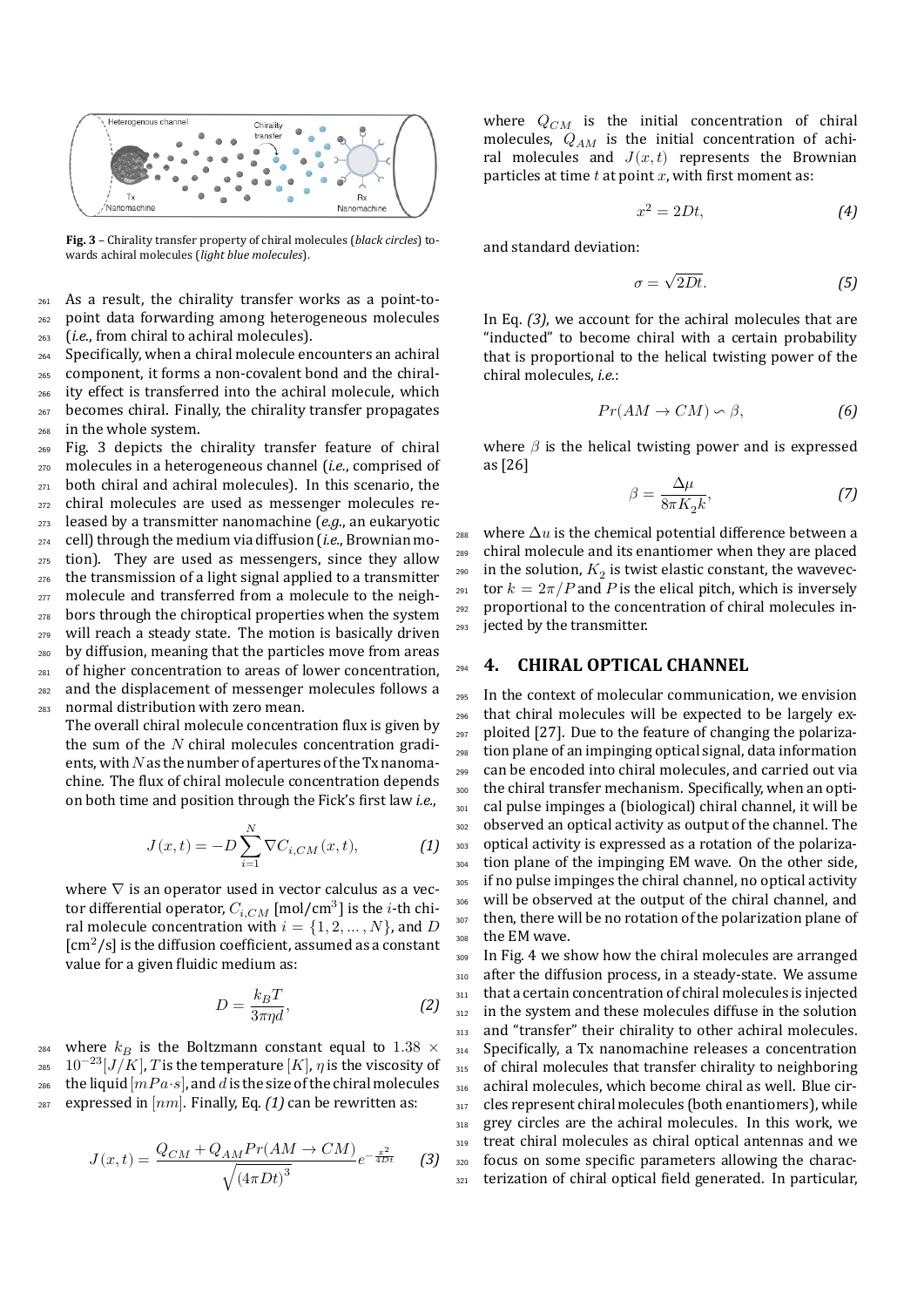

**Fig. 4** – Representation of the chiral molecular channel after the diffusion process. The blue (gray) circles represent chiral (achiral) molecules.



**Fig. 5** – Z-channel model for the chiral medium.

322 as demonstrated in [24], we consider the chirality flux ef- $1223$  ficiency, that describes the ability of our molecules to scat-<sup>324</sup> ter chiral optical fields, that will be considered as the in-

325 put for the neighbor chiral molecule as shown in Fig. 4. In particular, the chiral flux efficiency can be written as [24]:

$$
\eta_{\tilde{F},d} = \text{Re}(\alpha_c) \frac{3}{8\mu_0} \frac{|\varepsilon_0|^2}{P_{tot}} \frac{1}{\sqrt{r^2 + \zeta^2}},
$$
(8)

326 with  $r$  and  $\zeta$  as radial and longitudinal cylindrical coordi- $_{\rm ^{327}~}$  nates,  $\mu _{0}$  and  $\mid \varepsilon _{0}\mid ^{2}$  the amplitude of the complex electric- $1328$  field in the point 0 and  $P_{tot}$  is the total power of the outgo- $_{\rm ^{329}~}$  ing light. Most important is the parameter  $\alpha_c$  represent-330 ing the coupled magneto-electric polarizability, to whom 331 chiral optical properties are attributed to. Of course, we <sup>332</sup> have to consider that in molecules chiral optical signals 333 are lower than in chiral metallic nanostructures, but there 334 are recent research activities showing how it is possible to 335 improve the quality of the signal [7].

336 The chiral channel can be then designed as a Z-channel, as 337 depicted in Fig. 5. The output of the channel is expressed <sup>338</sup> in terms of rotation of the polarization plane in case of an <sup>339</sup> optical wave impinging the biological chiral channel.

340 From the telecommunications point of view, the optical 341 activity due to the effect of chirality can be decoded as 342 a 1 bit, while the absence of rotation of the polarization <sup>343</sup> plane will be decoded as a 0 bit. Fig. 5 describes a chi-<sup>344</sup> ral channel comprised of chiral molecules. A source node <sup>345</sup> (*i.e.*, Tx node) emits a bit stream modulated through an On 346 Off Keying (OOK) scheme. Specifically, the variable  $X$  rep $347$  resents the bit 1 or 0 transmitted along the channel, while  $_348$  Y is the received bit (*i.e.*, 1 or 0), based on a probabilistic 349 approach. The presence of a bit 1 at the receiver means <sup>350</sup> that a bit 1 has been transmitted with conditional proba-<sup>351</sup> bility  $Pr(Y = 1 | X = 1)$ , while a bit 0 at the receiver side 352 can be affected by errors in the channel corresponding to 353 the error probability  $p_e = Pr(Y = 0|X = 1)$ , in case <sup>354</sup> of a bit 1 transmitted with errors. Notice that, differently <sup>355</sup> from traditional OOK-based communication schemes for <sup>356</sup> molecular communications, in this paper the OOK mod-357 ulation is not based on the concentration variation of the <sup>358</sup> molecules, but on the optical activity generated by the chi-<sup>359</sup> ral molecules. In practice, a bit 1 is associated to the op-<sup>360</sup> tical activity occurrence, while a bit 0 is associated to no <sup>361</sup> optical activity at the output of the channel.

Furthermore, we assume a time-based synchronization scheme at the transmitter side, and then the transmission of a bit 1 corresponds to an EM wave that excites the chiral channel at the beginning of a time slot, while no excitation corresponds to the emission of a bit 0. The probability of sending a bit 0 in the case of No Excitation at the beginning of the time slot is defined as  $P_{NE}$ . If no excitation is provided to the Tx node, then no optical activity will occur (*i.e.*, from the information theory point of view, no transmission errors will occur, while transmitting bit 0). The probability that the bit 1 is correctly received by the receiver corresponds to the probability of optical activity experienced by the chiral molecules, namely  $P_{OA}$ . This probability can be considered depending on the specific optical rotation *i.e.*,  $[\alpha]_{{\lambda}}^T$ , that is a physical constant of a chiral molecule, expressed as:

$$
\left[\alpha\right]_{\lambda}^{T} = \frac{\alpha}{l \cdot \rho},\tag{9}
$$

 $362$  where  $\alpha$  is the optical rotation expressed in degrees, *l* is 363 the optical path length  $[dm]$ , and  $\rho$  is the concentration of  $_{364}$  sample in [ $g/mL$ ], that we can derive from ((3)). In Eq. (9), <sup>365</sup> we notice that the specific rotation depends on the wave-366 length  $\lambda$  [nm] of the impinging EM wave and the tempera- $367$  ture  $T$  [Celsius]. Usually, the wavelength of the light used  $1368$  is 589 nm (*i.e.*, the sodium  $D$  line), and the symbol  $D$  is  $_{\rm^{369}}$   $\,$  used *i.e.*,  $[\alpha]_{D}^{T}.$  The specific rotation can be either positive 370 or negative, if the chiral molecules are dextrotary or lev-371 orotary, respectively.

The probability of optical activity occurrence is intrinsically not equal to 1, *i.e.*,  $P_{OA} \neq 1$ , and can be expressed as:

$$
P_{OA} = Pr\left\{ \left[ \alpha \right]_{\lambda}^{T} > +0^{\circ} \right\},\tag{10}
$$

372 that means that if the specific rotation is greater than  $+0^{\circ}$ , 373 then it is likely to have optical activity at the output of chi-374 ral channel. Notice that the specific rotation depends on 375 the enantiomers that will rotate the plane of the polar-376 ized light of the same magnitude but in opposite direc-<sup>377</sup> tions (*i.e.*, + or −). Without loss of generality, herein we <sup>378</sup> assumed a positive rotation of the polarization plane, *i.e.*, 379 we are assuming that the biological medium is comprised 380 of a mixture of enantiomers  $(+/-)$  but the overall con-381 tribution of the specific rotation will be positive. On the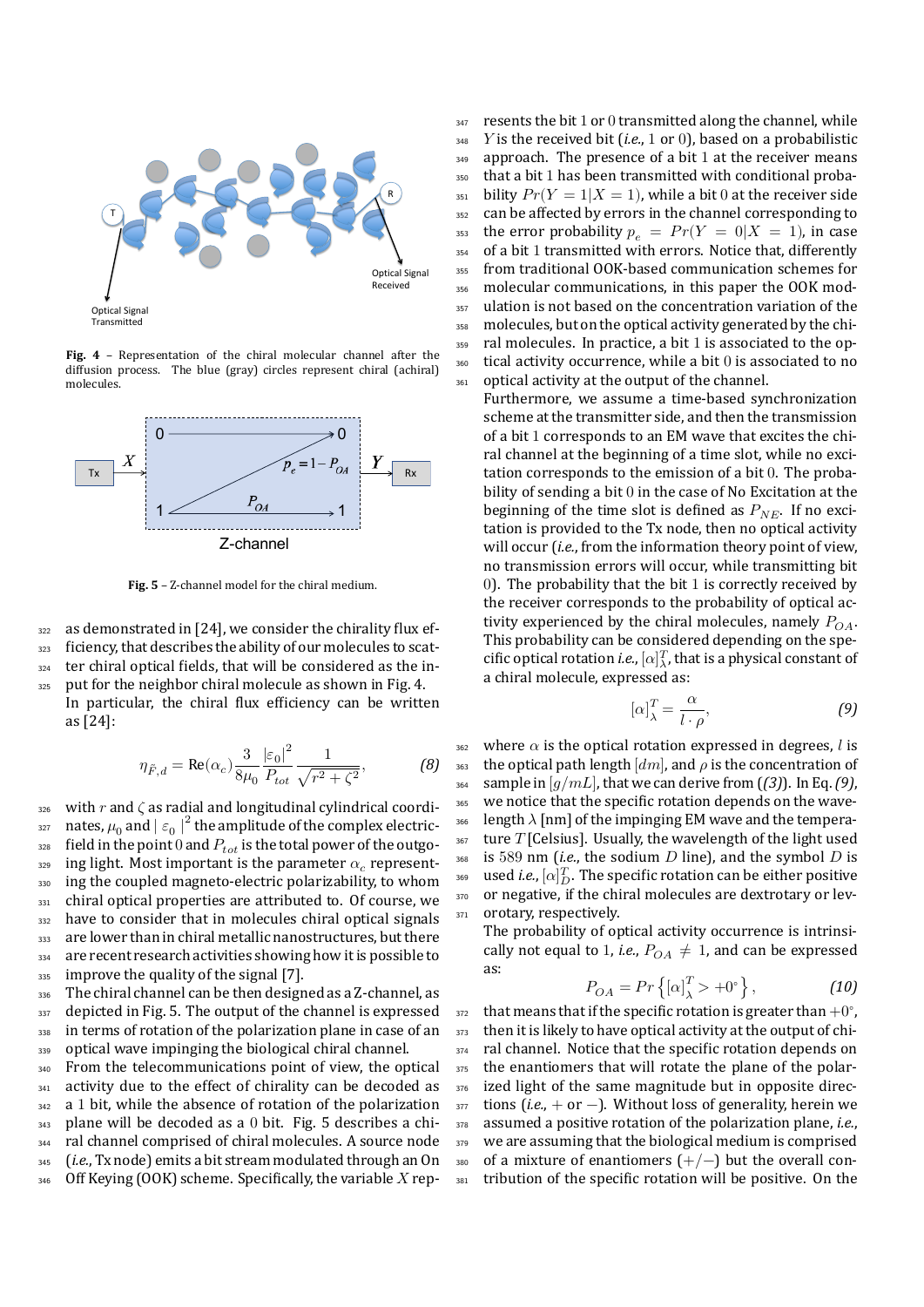

**Fig. 6** – Mutual information related to the enantiomer Z-channel model.

<sup>382</sup> other side, the channel will be optically inactive if the spe-383 cific rotation will be null *i.e.*, there will be both  $50\%(+)$ 384 and  $50\%(-)$  of enantiomers. This configuration is said <sup>385</sup> racemate or racemic mixture.

According to the transmission probabilities of the Zchannel, the associated transition matrix is

$$
\mathbf{P} = \left[ \begin{array}{cc} 1 & 0 \\ 1 - P_{OA} & P_{OA} \end{array} \right], \tag{11}
$$

and then we can derive the mutual information between  $X$  and  $Y$  as:

$$
I(X;Y) = H(P_{OA} (1 - P_{NE})) - (1 - P_{NE}) H (1 - P_{OA}),
$$
\n(12)

where  $H(\cdot)$  represents the binary entropy. From Eq.  $(12)$ , we can compute the channel capacity of the chiral medium as the maximum of the mutual information *i.e.*,

$$
C_{chiral} = \max_{P_{OA}} [H(P_{OA} (1 - P_{NE})) - (1 - P_{NE}) H (1 - P_{OA})],
$$
\n(13)

386

<sup>387</sup> where the probability distribution of input that maxi-<sup>388</sup> mizes the capacity will change according to specific chiral <sup>389</sup> molecule concentrations.

<sup>390</sup> Finally, Fig. 6 depicts the mutual information versus the 391 probability of no excitation, for different values of  $P_{OA}$ . 392 Notice that we consider only values of  $P_{OA}$  higher than 393 0.5, as it depends on the concentration of positive/nega-<sup>394</sup> tive enantiomers that comprise the channel. As expected, <sup>395</sup> the highest value of the capacity (*i.e.*, 0.758 bit) is obtained  $_{396}$  for high value of  $P_{OA}$ .

#### <sup>397</sup> **5. CONCLUSIONS**

 This paper presents an overview of chirality effect in biomolecules. Chiral molecules *i.e.*, enantiomers, are present in nature everywhere, and therefore the main ap-plications range from pharmaceutical to chemical and bi-

 ological fields, including also communications and elec- tronics. Apart natural enantiomers, artificial chiral ma- terials (*i.e.*, chiral metamaterials) can be accordingly de- signed in order to exhibit an enhanced optical activity (*i.e.*, GOA effect).

 In the context of communications, the use of natural chi- ral molecules, as well as chiral metamaterials, is envi- sioned as potential enablers for novel communication techniques. Specifically, in MC paradigm, chiral molecules have been analyzed as viable candidates for chiral com- munications, where information is encoded into chiral molecules. The features of rotation of the polarization plane and the chirality transfer have been exploited in order to derive a communication model based on chi- ral molecules. Information is represented by the optical 417 activity, which can propagate inside a chiral medium by means of chirality transfer.

#### <sup>419</sup> **REFERENCES**

- <sup>420</sup> [1] I. F. Akyildiz, F. Brunetti, and C. Blázquez. Nanonet-<sup>421</sup> works: A new communication paradigm. *Computer* <sup>422</sup> *Networks*, 52(12):2260 – 2279, 2008.
- <sup>423</sup> [2] I. F. Akyildiz, J. M. Jornet, and M. Pierobon. Nanonet-<sup>424</sup> works: a new frontier in communications. *Commu-*<sup>425</sup> *nications of the ACM*, 54:84–89, November 2011.
- <sup>426</sup> [3] S. Arnaboldi, M. Magni, and P. R. Mussini. Enantios-427 elective selectors for chiral electrochemistry and <sup>428</sup> electroanalysis: Stereogenic elements and enantios-<sup>429</sup> election performance. *Current Opinion in Electro-*<sup>430</sup> *chemistry*, 8:60 – 72, 2018.
- <sup>431</sup> [4] H. C. Aspinall. Chiral lanthanide complexes: Coor-<sup>432</sup> dination chemistry and applications. *Chemical Re-*<sup>433</sup> *views*, 102(6):1807–1850, 2002. PMID: 12059255.
- <sup>434</sup> [5] J.-C. G. Benzli. Benefiting from the unique properties <sup>435</sup> of lanthanide ions. *Accounts of Chemical Research*, <sup>436</sup> 39(1):53–61, 2006. PMID: 16411740.
- <sup>437</sup> [6] M. M. Bobek, D. Krois, and U. H. Brinker. Induced <sup>438</sup> circular dichroism of cyclodextrin inclusion com-439 plexes: Examining the cavity with a bilateral probe. <sup>440</sup> *Organic Letters*, 2(14):1999–2002, 2000. PMID: <sup>441</sup> 10891214.
- <sup>442</sup> [7] V. Bochenkov and T. Shabatina. Chiral plasmonic <sup>443</sup> biosensors. *Biosensors (Basel)*, 8, 2018.
- <sup>444</sup> [8] J. Bruce, D. Parker, S. Lopinski, and R. Peacock. Sur-<sup>445</sup> vey of factors determining the circularly polarised <sup>446</sup> luminescence of macrocyclic lanthanide complexes <sup>447</sup> in solution. *NCBI*, 14(7):562–7, Jul 2002.
- <sup>448</sup> [9] J. Bruce, D. Parker, S. Lopinski, and R. Peacock. <sup>449</sup> Synthesis and characterisation of highly emissive <sup>450</sup> and kinetically stable lanthanide complexes suitable <sup>451</sup> for usage "in cellulo". *NCBI, Org. Biomol. Chem.*, <sup>452</sup> 3(6):1013–24, Mar 2005.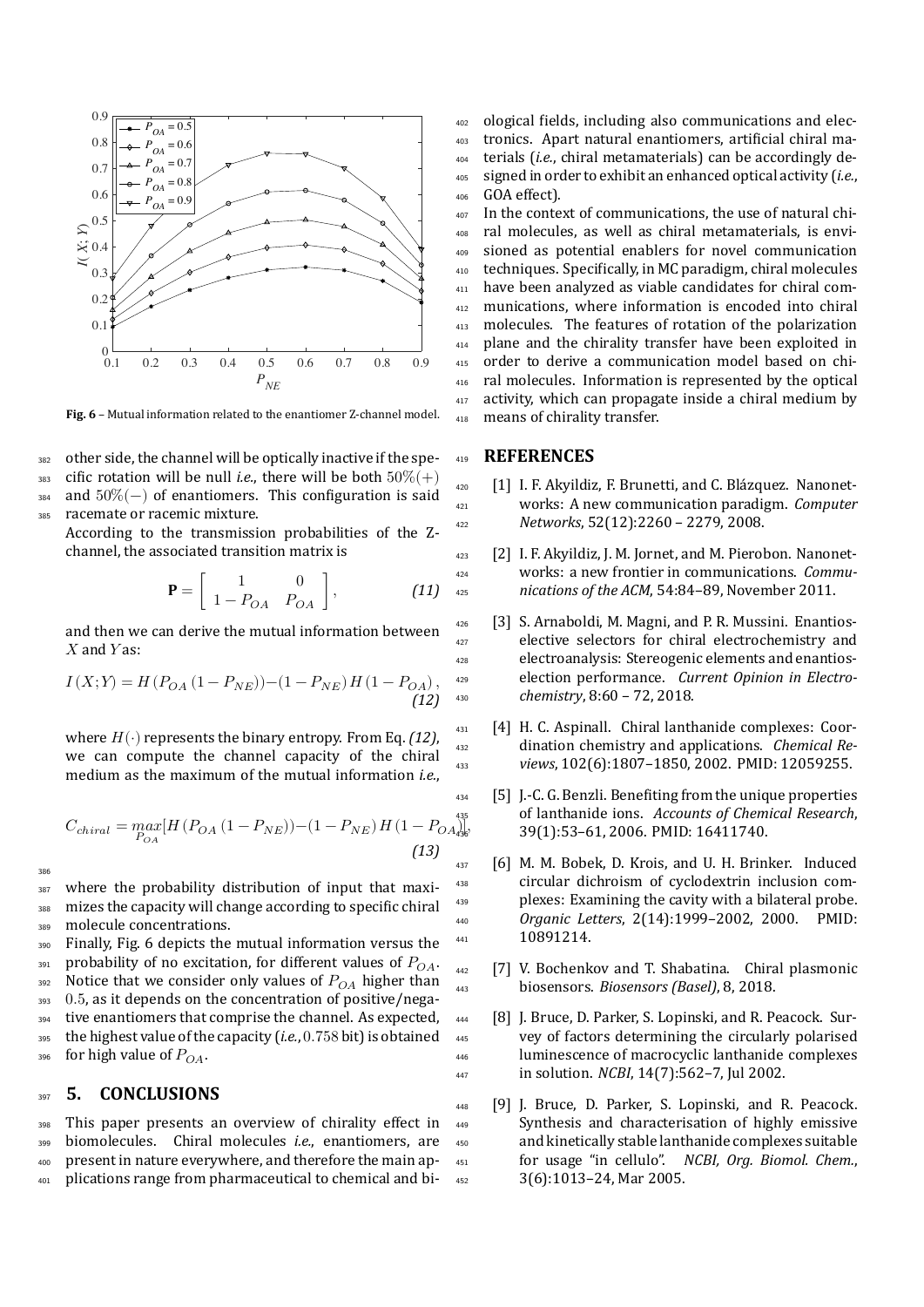- [10] T. Chen, S. Li, D. Wang, M. Yao, and L. Wan. Re- mote chiral communication in coadsorber induced enantioselective 2d supramolecular assembly at a liquid/solid interface. *Wiley Angewandte Chemie, GDCh*, February 2015.
- [11] Z. Dai, J. Lee, and W. Zhang. Chiroptical switches: Applications in sensing and catalysis. *Molecules*, 17(2):1247–1277, 2012.
- [12] B. L. Feringa, R. A. van Delden, N. Koumura, and E. M. Geertsema. Chiroptical molecular switches. *Chemical Reviews*, 100(5):1789–1816, 2000. PMID: 11777421.
- [13] S. Ghosh and P. S. Mukherjee. Self-assembly of molecular nanoball: Design, synthesis, and char- acterization. *The Journal of Organic Chemistry*, 71(22):8412–8416, 2006. PMID: 17064013.
- [14] K. S. Jeong, Y. S. Kim, Y. J. Kim, E. Lee, J. H. Yoon, W. H. Park, Y. W. Park, S.-J. Jeon, Z. H. Kim, J. Kim, and N. Jeong. Lanthanitin: A chiral nanoball en- capsulating 18 lanthanum ions by ferritin-like as- sembly. *Angewandte Chemie International Edition*, 45(48):8134–8138, 2006.
- 475 [15] N. Kim and C. Chae. Novel modulation techniques us- ing isomers as messenger molecules for nano com- munication networks via diffusion. *IEEE Journal on Selected Areas in Communications*, 31(12):847–856, <sup>479</sup> December 2013.
- [16] U. Knof and A. von Zelewsky. Predetermined chiral- ity at metal centers. *Angewandte Chemie Interna-tional Edition*, 38(3):302–322, 1999.
- [17] X. Li and M. Shapiro. Communications: Spatial separation of enantiomers by coherent optical means. *The Journal of Chemical Physics*, 132(4):041101, 2010.
- [18] E. Mohammadi, K. Tsakmakidis, A. Askarpour, P. Dehkhoda, A. Tavakoli, and H. Altug. Nanopho- tonic platforms for enhanced chiral sensing. *ACS Photonics*, 05 2018.
- [19] E. Murguly, T. B. Norsten, and N. R. Branda. Nonde- structive data processing based on chiroptical 1,2- dithienylethene photochromes. *Angewandte Chemie International Edition*, 40(9):1752–1755, 2001.
- [20] T. Nakano, M. J. Moore, F. Wei, A. V. Vasilakos, and <sup>496</sup> I. Shuai. Molecular communication and networking: Opportunities and challenges. *IEEE Transactions on NanoBioscience*, 11(2):135–148, June 2012.
- [21] D. Parker. Excitement in f block: structure, dynam- ics and function of nine-coordinate chiral lanthanide complexes in aqueous media. *NCBI, Chem. Soc. Rev.*, 33(3):156–165, Mar 2004.
- [22] D. Parker, R. S. Dickins, H. Puschmann, C. Cross- land, and J. A. K. Howard. Being excited by lan- thanide coordination complexes: aqua species, chi- rality, excited-state chemistry, and exchange dynam-ics. *Chem Rev*, 102(6):1977–2010, February 2002.
- [23] M. Pierobon and I. F. Akyildiz. A physical end-to-end model for molecular communication in nanonet- works. *IEEE Journal on Selected Areas in Communi-cations*, 28(4):602–611, May 2010.
- [24] L. V. Poulikakos, P. Thureja, A. Stollmann, E. D. Leo, and D. J. Norris. Chiral light design and detection in- spired by optical antenna theory. *ACS Nano Letters*, 18:4633–4640, 2018.
- [25] H. Tsukube and S. Shinoda. Lanthanide complexes in molecular recognition and chirality sensing of bi- ological substrates. *Chem. Rev.*, 102(6):2389–2404, Jun 2002.
- [26] M. R. Wilson and D. J. Earl. Calculating the helical twisting power of chiral dopants. *Journal of Materi-als Chemistry*, 11:2672–2677, 2001.
- [27] Y. Zhao, A. N. Askarpour, L. Sun, J. Shi, X. Li, and A. Alú. Chirality detection of enantiomers using twisted optical metamaterials. *Nature Communica-tions*, 8, 2017.